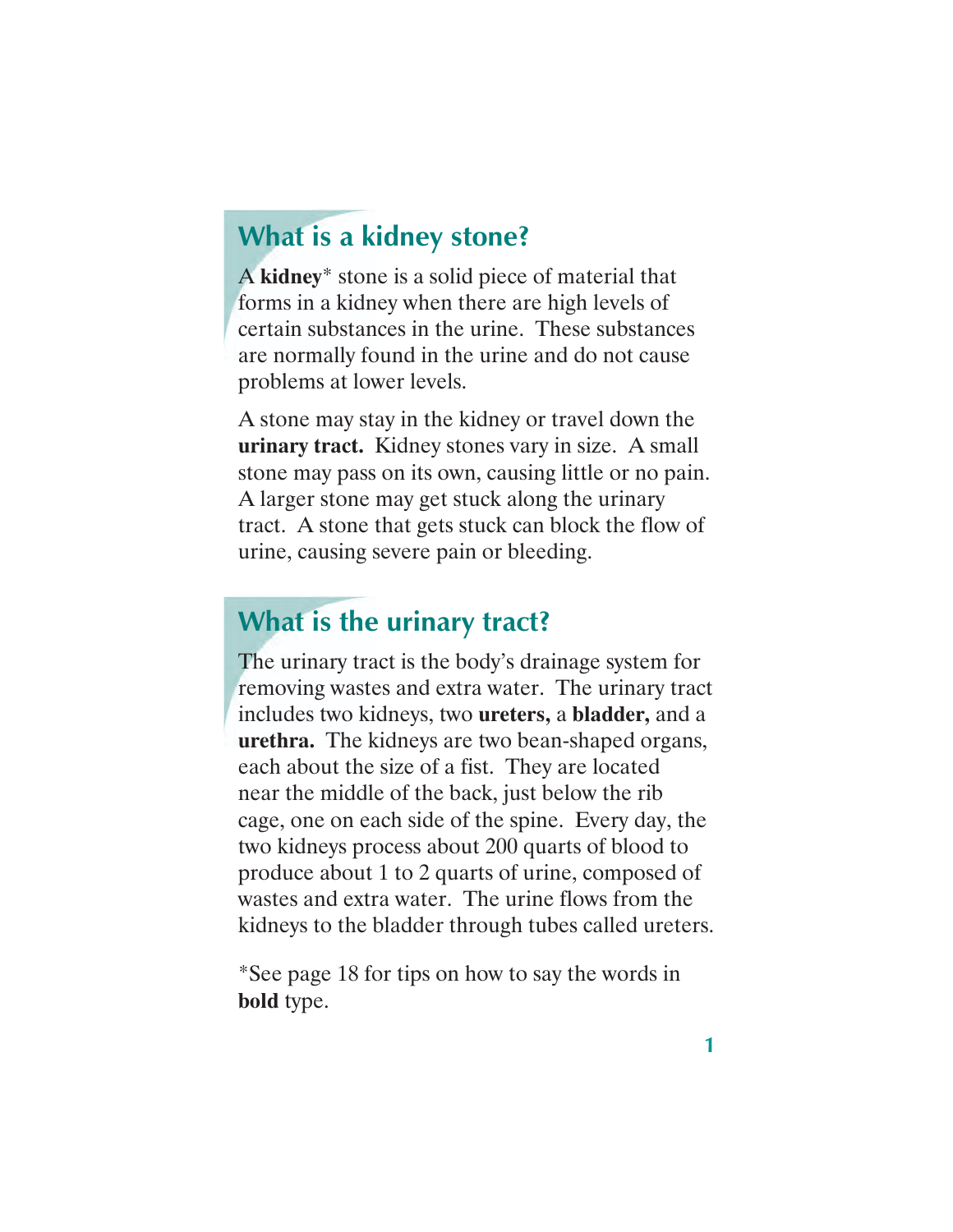The bladder stores urine until releasing it through **urination.** When the bladder empties, urine flows out of the body through a tube called the urethra at the bottom of the bladder.



Kidney stones in the kidney, ureter, and bladder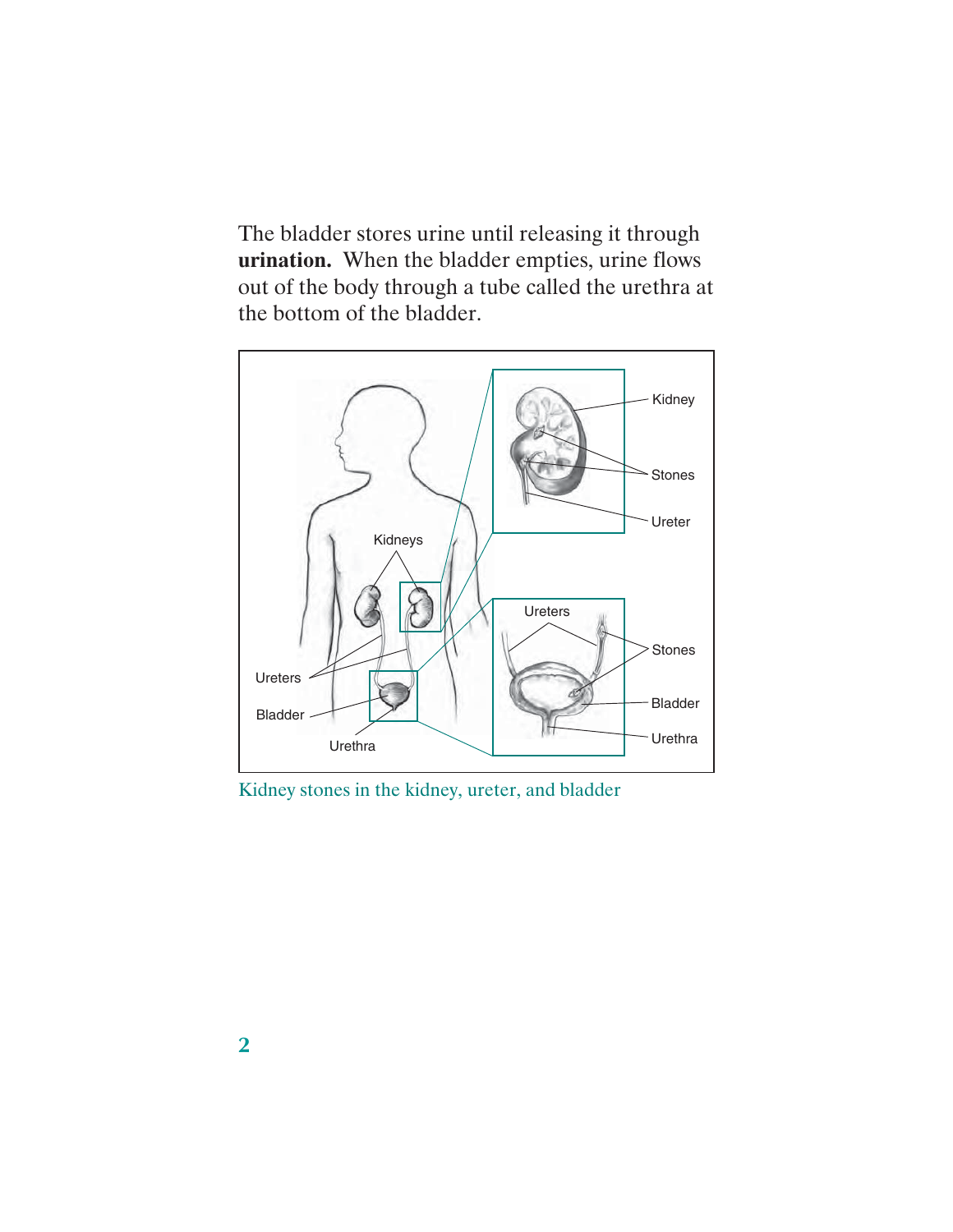## **What causes kidney stones?**

Kidney stones are caused by high levels of calcium, **oxalate,** and **phosphorus** in the urine. Some foods may cause kidney stones in certain people. You may be more likely to get a kidney stone if you have

- a condition that affects levels of substances in your urine that can cause stones to form
- a family history of kidney stones
- repeating, or recurrent, urinary tract infections
- blockage of your urinary tract
- digestive problems

You may also be more likely to get a kidney stone if you don't drink enough fluids or if you take certain medicines.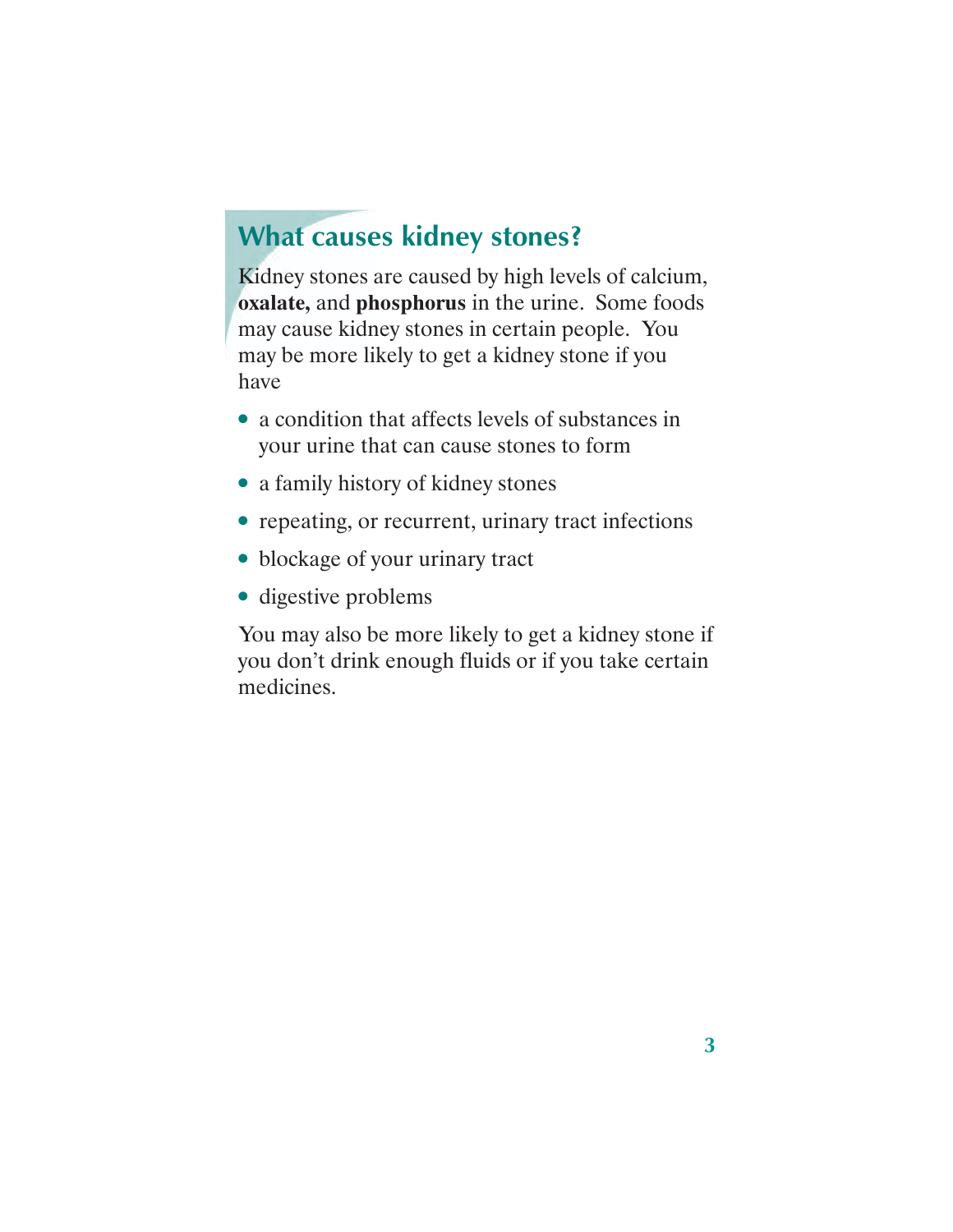### **What are the types of kidney stones?**

Doctors have found four main types of kidney stones:

- The most common types of stones contain calcium. Calcium is a normal part of a healthy diet. Calcium that is not used by the bones and muscles goes to the kidneys. In most people, the kidneys flush out the extra calcium with the rest of the urine. People who have calcium stones keep the calcium in their kidneys. The calcium that stays behind joins with other waste products to form a stone. People can have calcium oxalate and calcium phosphate stones. Calcium oxalate stones are more common.
- A uric acid stone may form when the urine contains too much acid. People who eat a lot of meat, fish, and shellfish may get uric acid stones.
- A **struvite** stone may form after you have a kidney infection.
- **Cystine** stones result from a genetic disorder, meaning a problem passed from parent to child. The disorder causes cystine to leak through the kidneys and into the urine.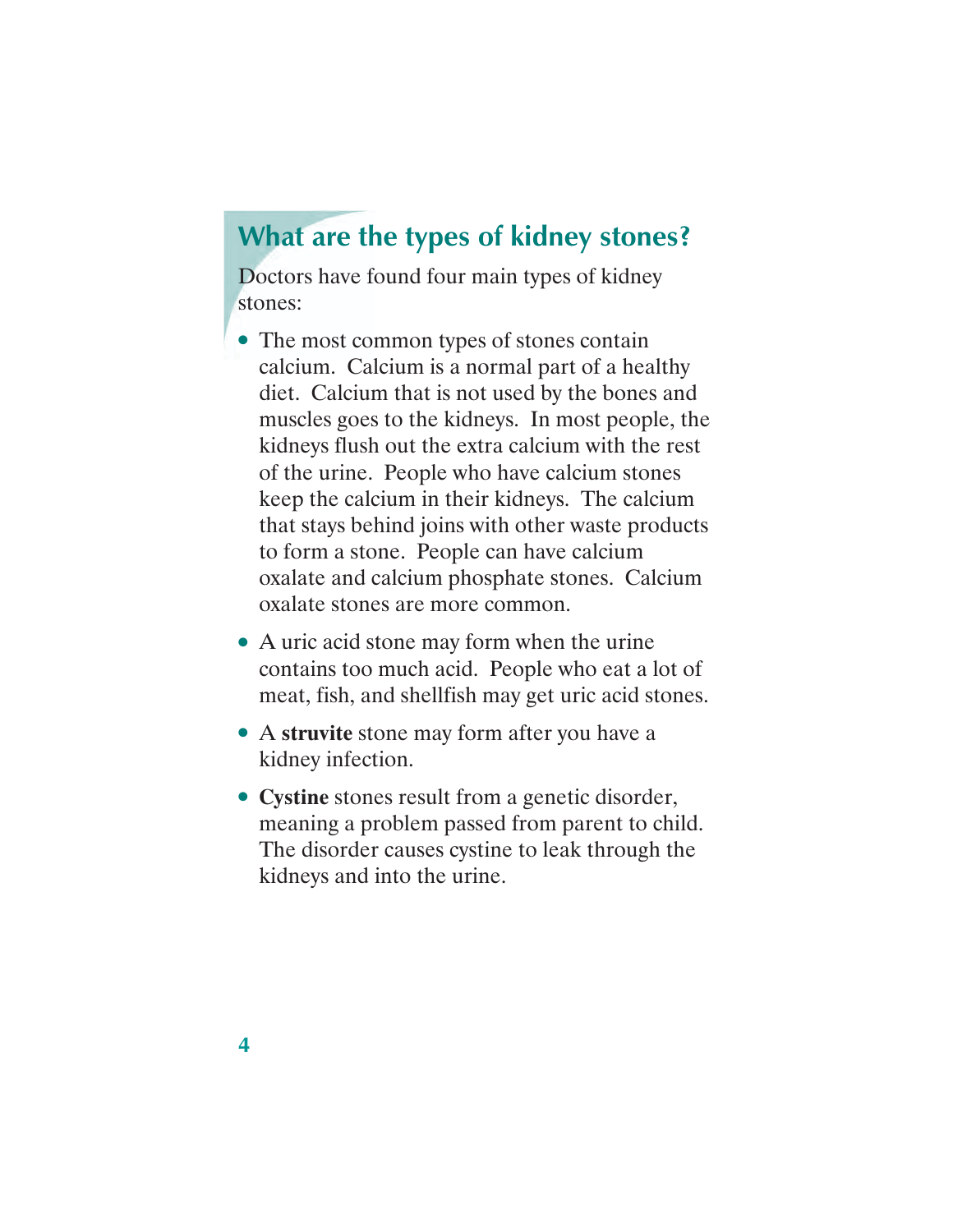# **What do kidney stones look like?**

Kidney stones vary in size and shape. Stones may be as small as a grain of sand or as large as a pearl. Some stones are even as big as golf balls. Stones may be smooth or jagged and are usually yellow or brown.



Kidney stones vary in size and shape. These stones are not actual size.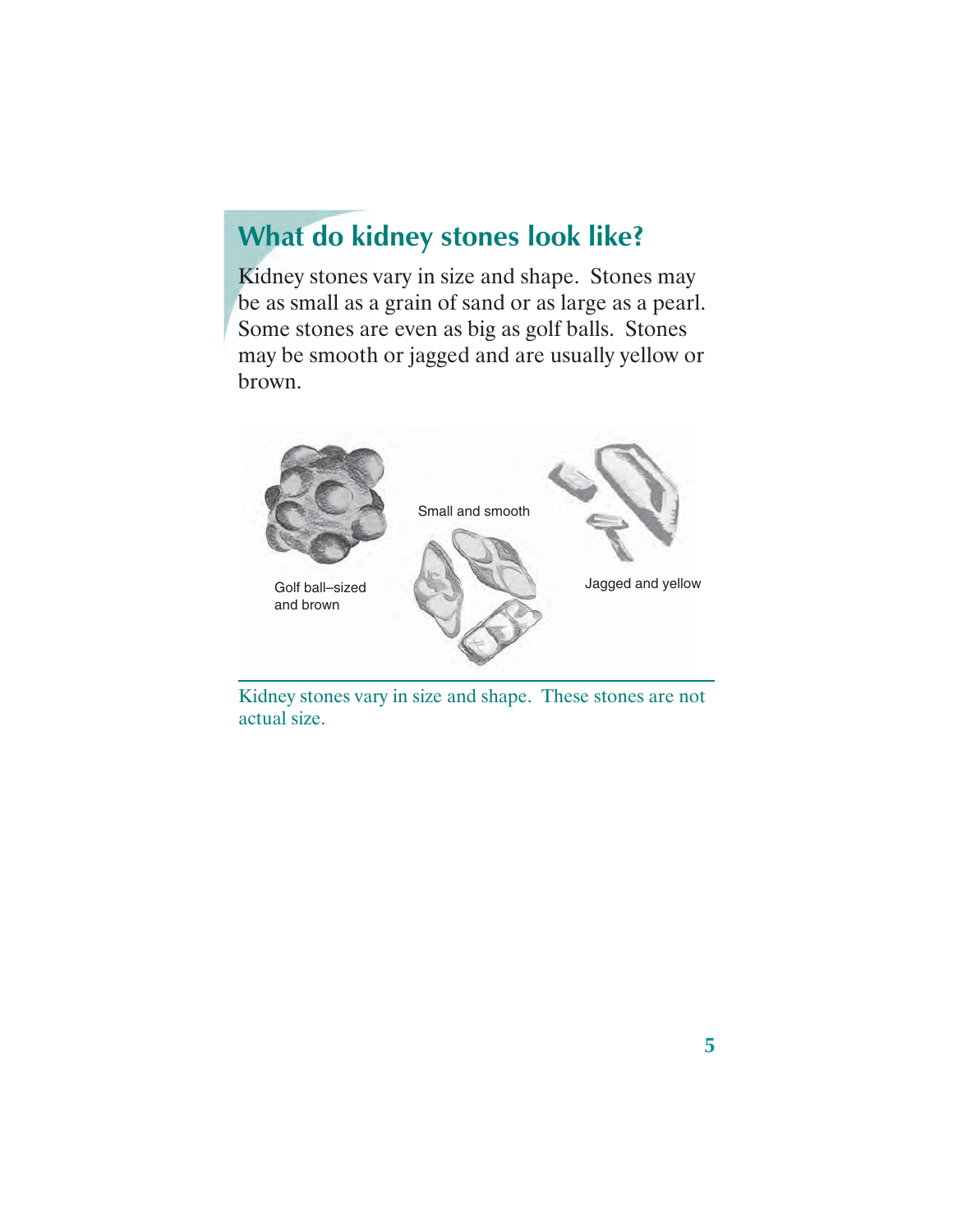# **What are the symptoms of kidney stones?**

You may have a kidney stone if you

- have pain while urinating
- see blood in your urine
- feel a sharp pain in your back or lower **abdomen—**the area between your chest and hips

The pain may last for a short or long time. You may have **nausea** and **vomiting** with the pain.

If you have a small stone that passes on its own easily, you may not have symptoms at all.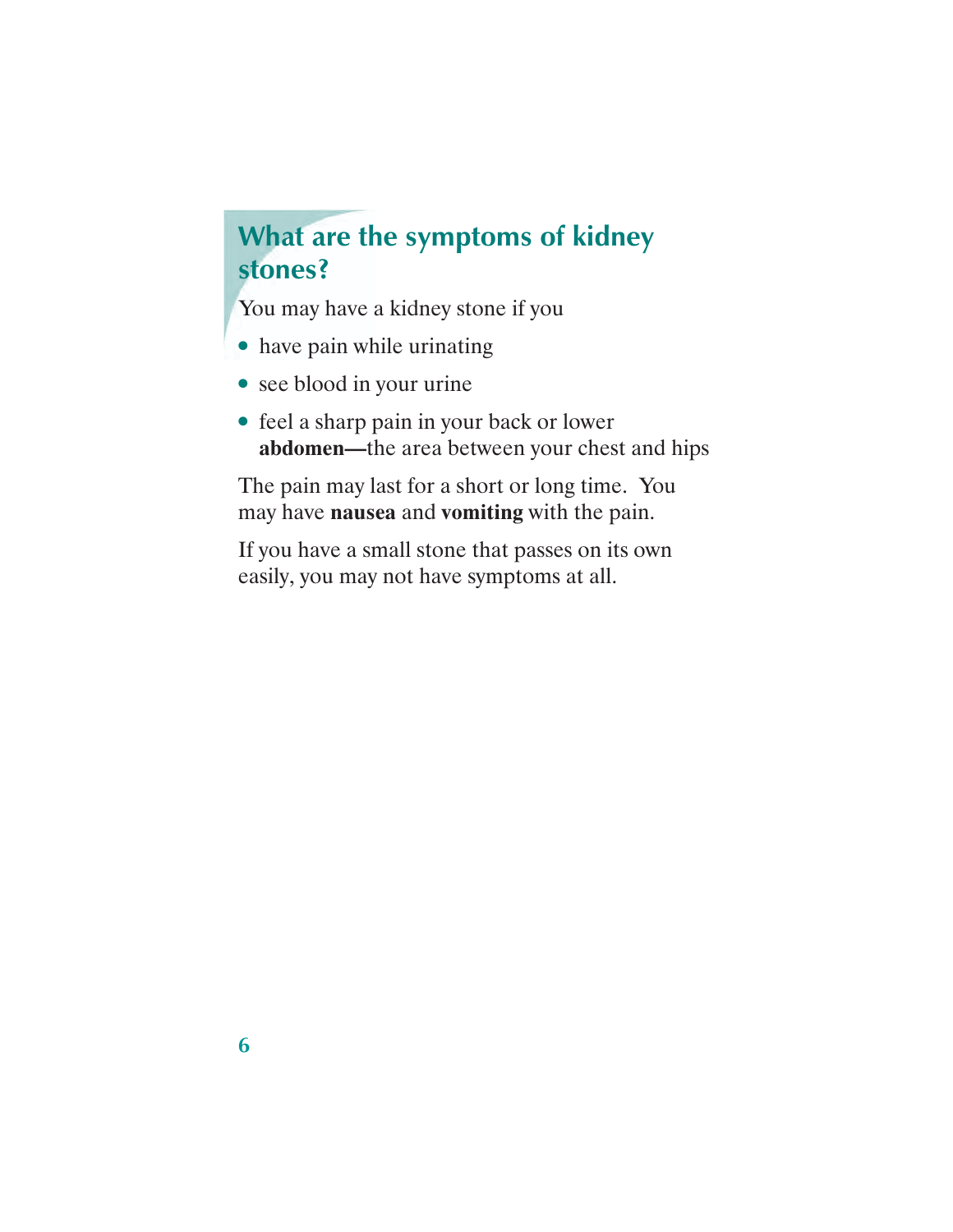# **When should I call a doctor?**

You should call a doctor if you have any of the following:

- extreme pain in your back or lower abdomen that won't go away
- blood in your urine
- fever and chills
- vomiting
- urine that smells bad or looks cloudy
- pain when you urinate

These problems may mean you have a kidney stone or a more serious condition.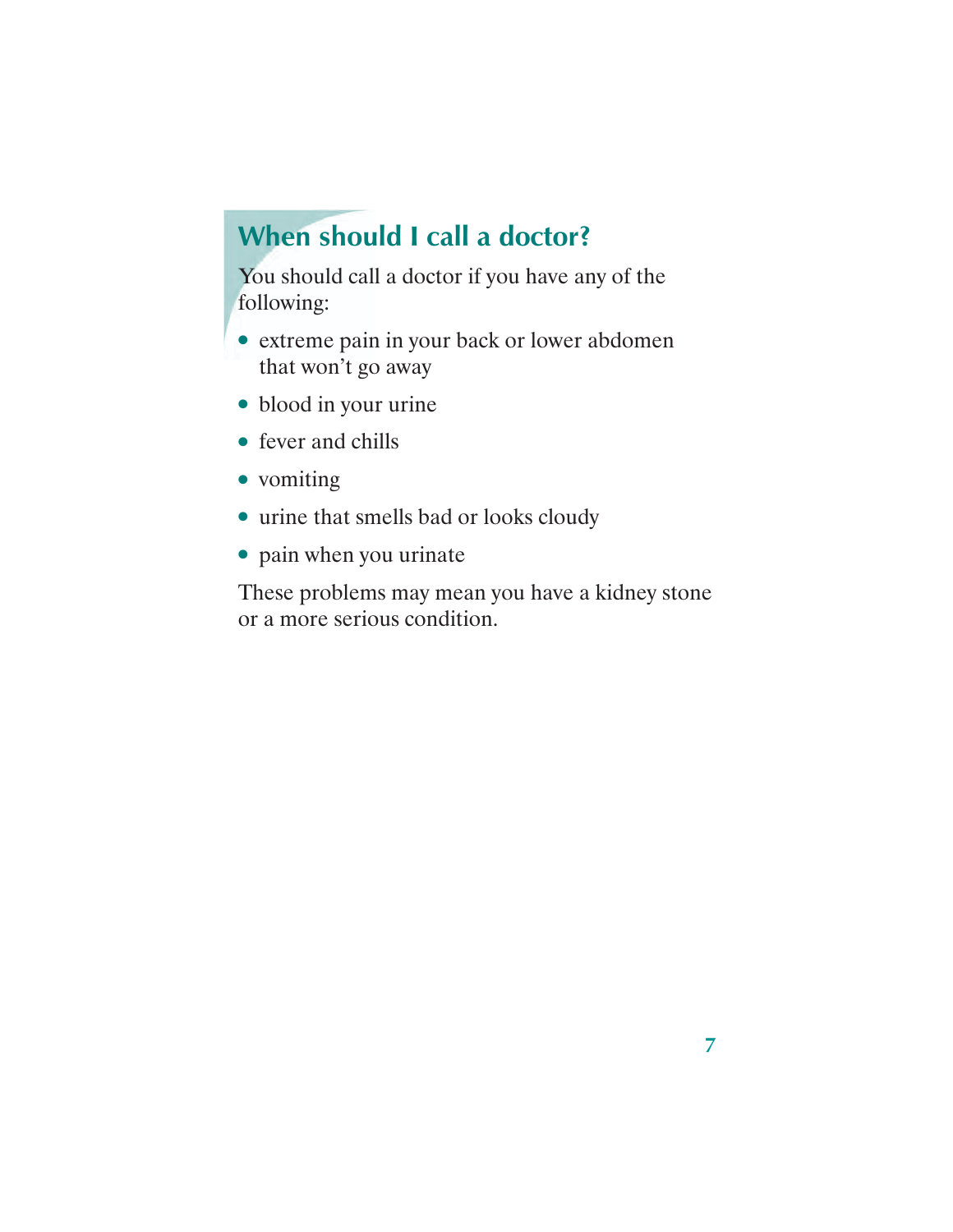### **How are kidney stones diagnosed?**

To diagnose kidney stones, your doctor will do a physical exam and ask about your medical history. The doctor may ask if you have a family history of kidney stones and about your diet, digestive problems, and other health problems. The doctor may perform urine, blood, and imaging tests to complete the diagnosis.

- Urine tests can show whether you have an infection or your urine contains substances that form stones.
- Blood tests can show problems that lead to kidney stones.
- Imaging tests are used to find the location of kidney stones in your body. The tests may also be able to show problems that caused a kidney stone to form.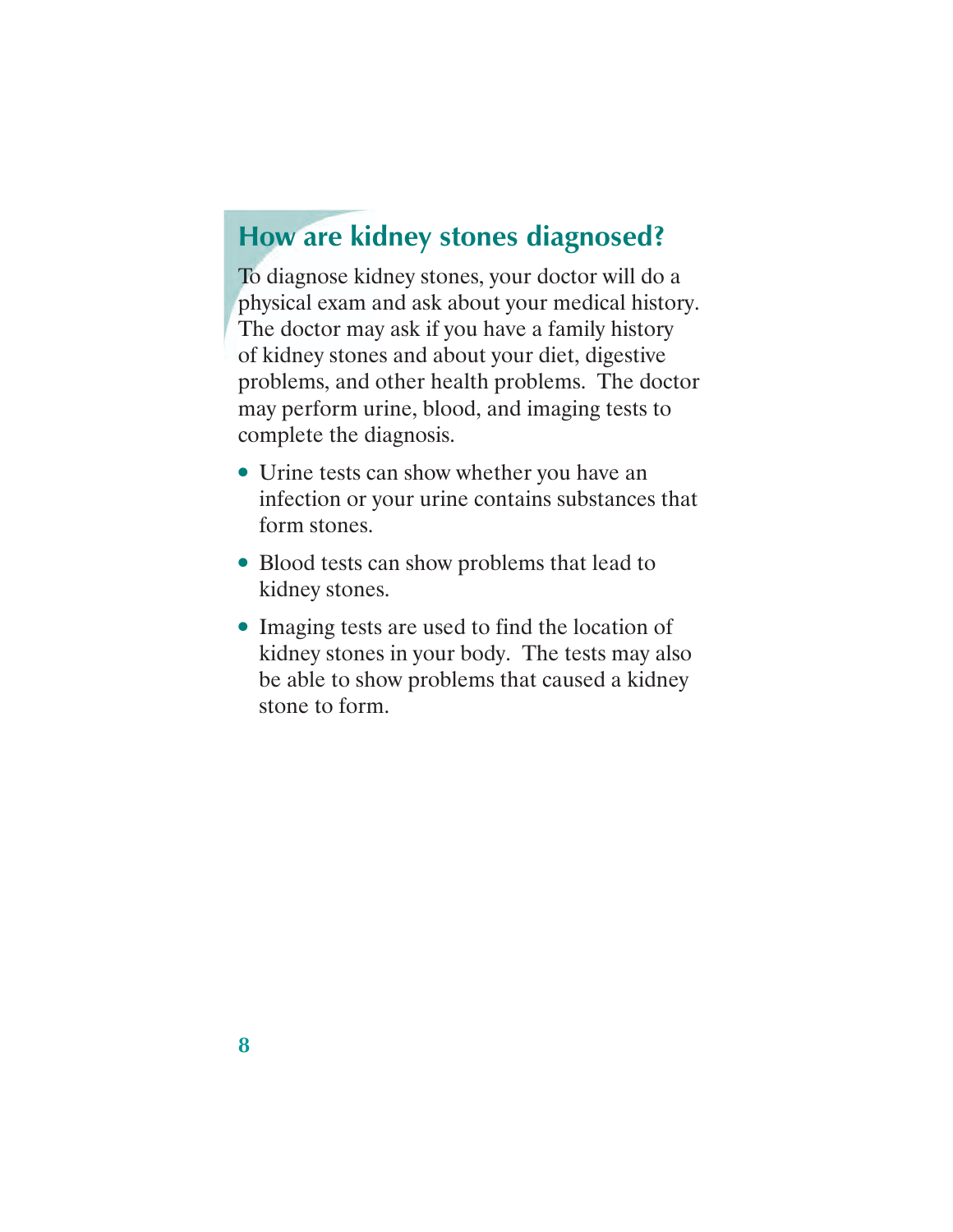### **How are kidney stones treated?**

The treatment for kidney stones usually depends on their size and what they are made of. Kidney stones may be treated by your regular doctor or by a **urologist—**a doctor who specializes in the urinary tract. You may need treatment if you have symptoms or if a kidney stone is blocking your urinary tract. Small stones don't usually need treatment. Still, you may need pain medicine. You should also drink lots of fluids to help move the stone along. If you are vomiting often or don't drink enough fluids, you may need to go to the hospital and get fluids through a needle in your arm.

If you have a large kidney stone or your urinary tract is blocked, the urologist can remove the stone or break it into small pieces with the following treatments:

• **Shock wave lithotripsy.** The urologist can use a shock wave machine to crush the kidney stone. The shock waves go from the machine to your body. The smaller pieces of the stone then pass through your urinary tract.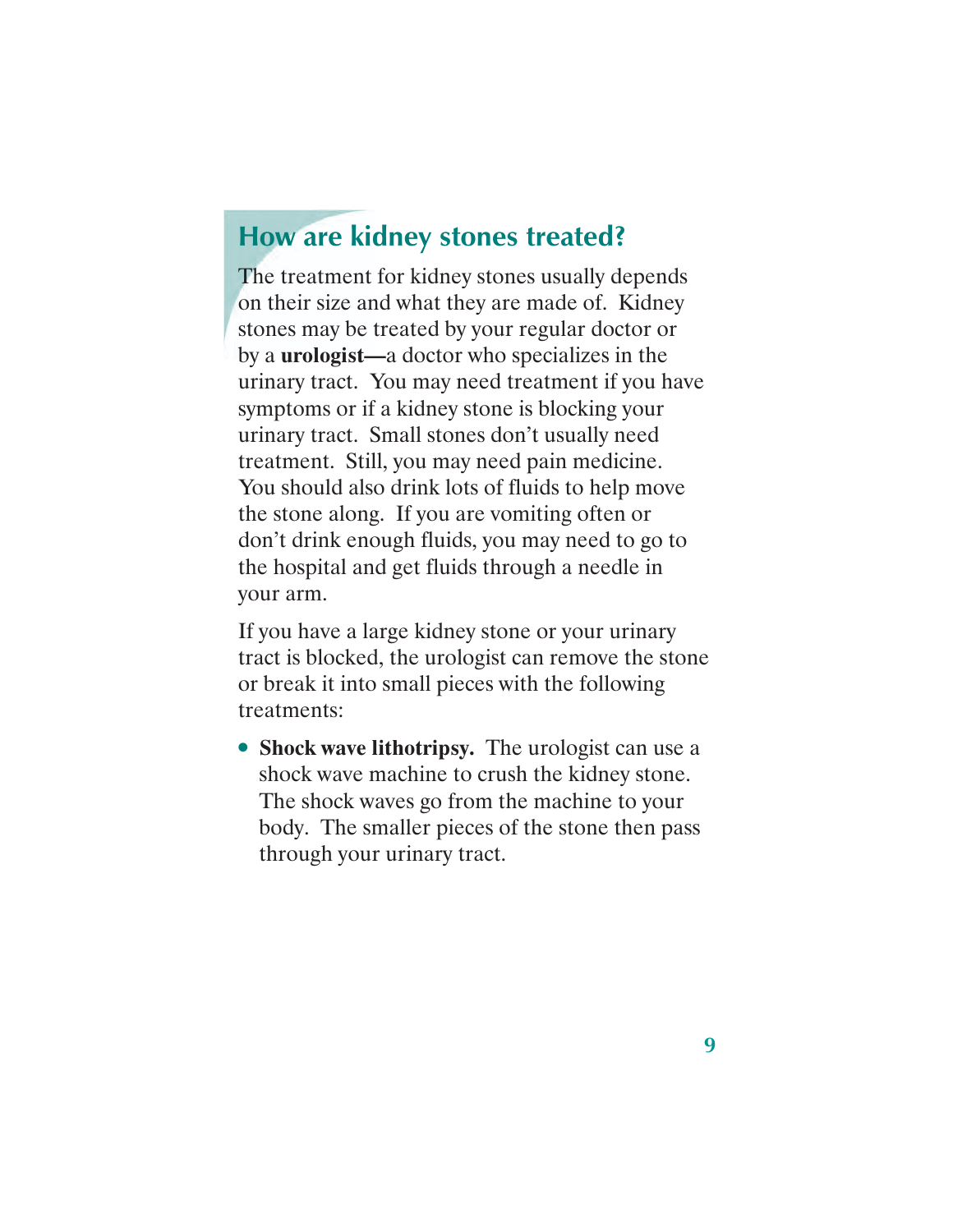● **Ureteroscopy.** The urologist uses a long, tubelike tool with an eyepiece, called a ureteroscope, to find the stone. The tool is fed into the urethra and through the bladder to the ureter. Once the stone is found, the urologist can remove it or can break it into smaller pieces with laser energy.



**Ureteroscopy**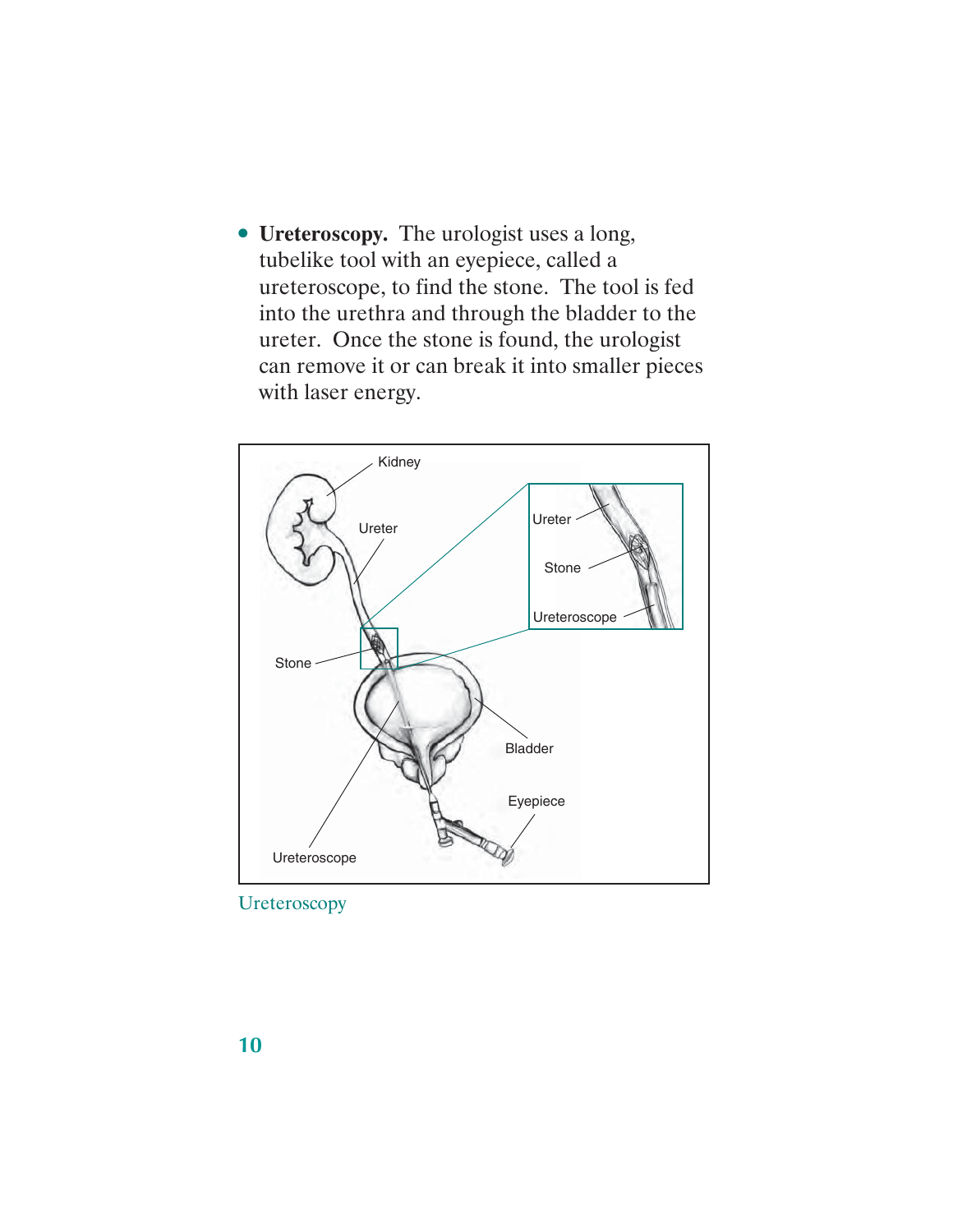● **Percutaneous nephrolithotomy.** The urologist uses a wire-thin viewing tool, called a nephroscope, to locate and remove the stone. The tool is fed directly into the kidney through a small cut made in your back. For larger stones, shock waves may also be used to break the stone into smaller pieces.

### **How can I prevent kidney stones?**

To prevent kidney stones, you need to know what caused your kidney stone. Your doctor may ask you to try to catch the kidney stone as it passes in your urine. The kidney stone can then be sent to a lab to find out what type of stone it is. If you have treatment in the hospital and the doctor removes the stone, it will also be sent to a lab for testing.

Your doctor may ask you to collect your urine for 24 hours after the stone has passed or been removed. Your doctor can then measure how much urine you produce in a day and mineral levels in the urine. You are more likely to form stones if you don't make enough urine each day or have a problem with mineral levels.

Once you know what type of kidney stone you had, you can make changes in your eating, diet, and nutrition and take medicines to prevent future kidney stones.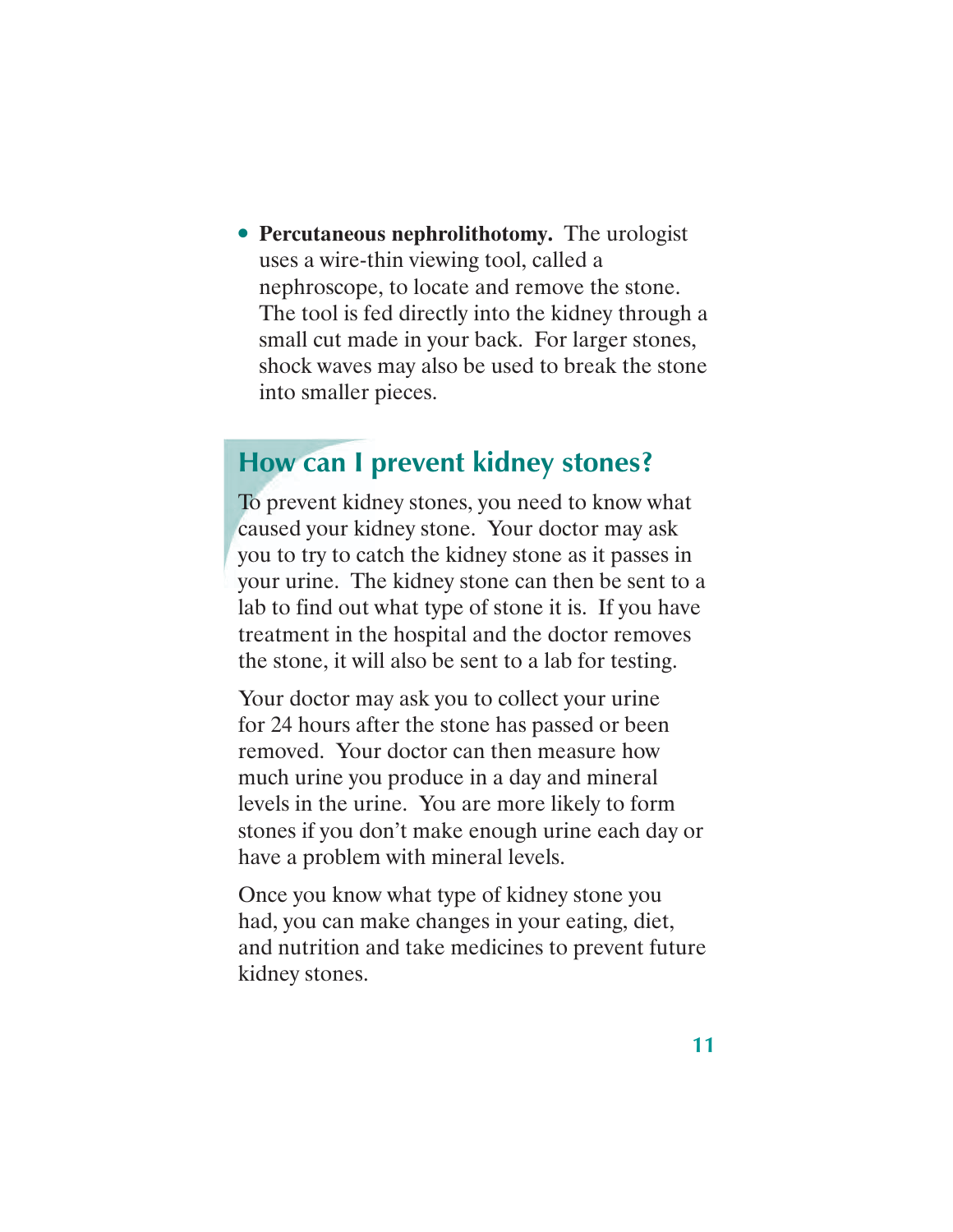#### **Eating, Diet, and Nutrition**

You can help prevent kidney stones by making changes in how much you consume of the following:

- fluids
- sodium
- animal protein
- calcium
- oxalate

Drinking enough fluids each day is the best way to help prevent most types of kidney stones. You should drink 2 to 3 liters of fluid a day. If you had cystine stones, you may need to drink even more. Though water is best, other fluids may also help prevent kidney stones, such as citrus drinks.



You should drink 2 to 3 liters of fluid a day.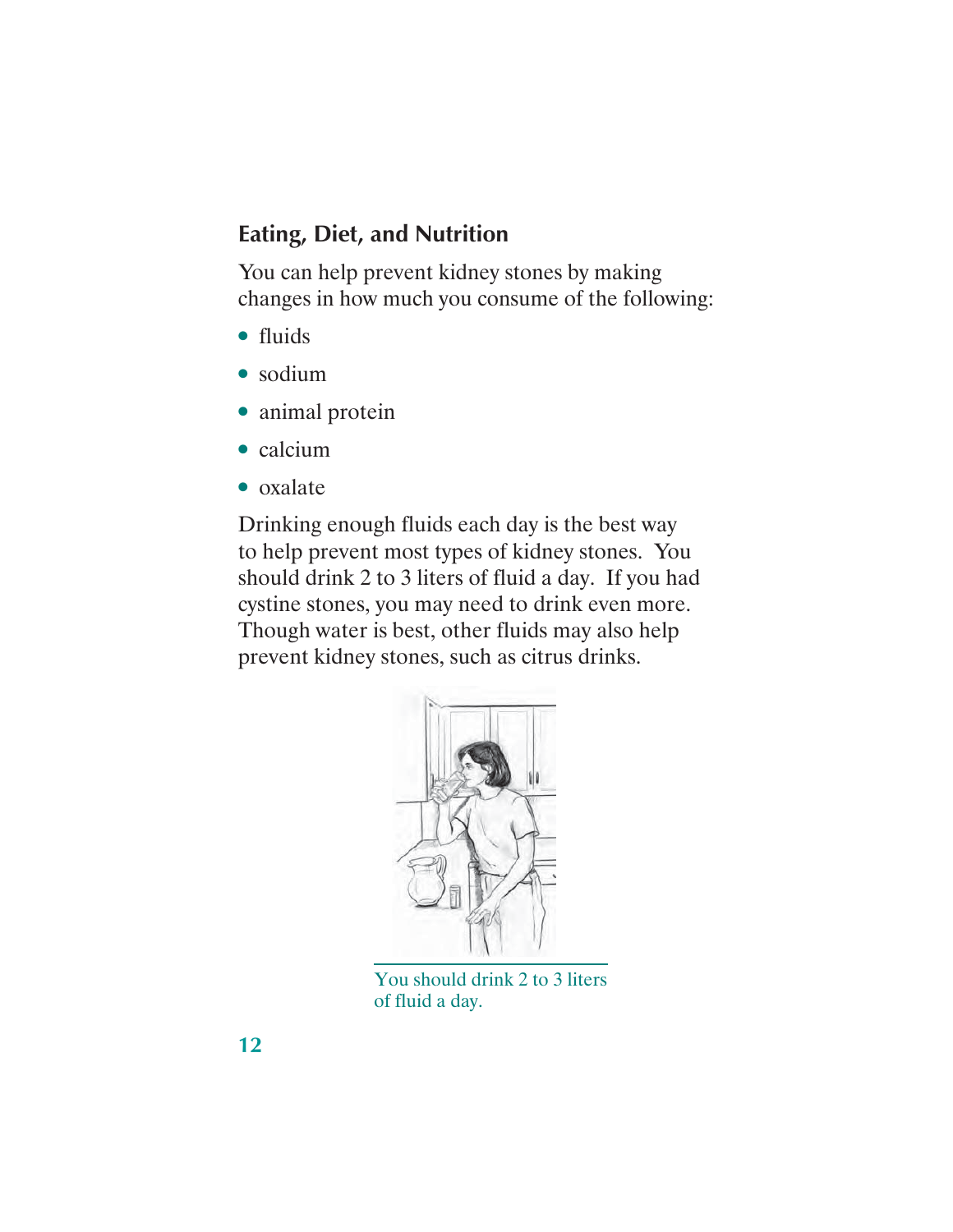You can make the following changes to your diet based on the type of kidney stone you had:

### **Calcium Oxalate Stones**

- reduce sodium
- reduce animal protein, such as meat, eggs, and fish
- get enough calcium from food or take calcium supplements with food
- avoid foods high in oxalate, such as spinach, rhubarb, nuts, and wheat bran

### **Calcium Phosphate Stones**

- reduce sodium
- reduce animal protein
- get enough calcium from food or take calcium supplements with food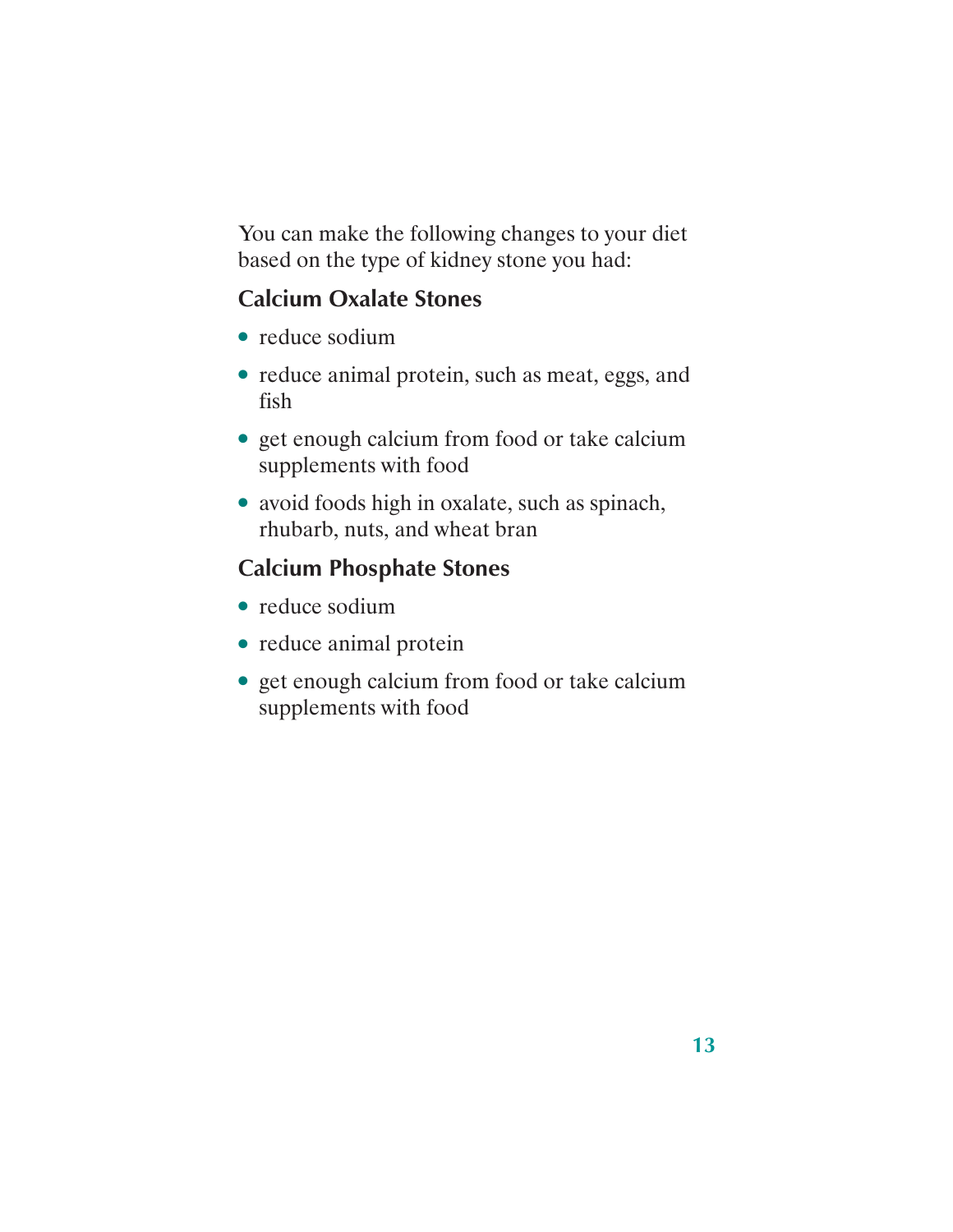### **Uric Acid Stones**

● limit animal protein

More information about how changes in diet affect kidney stone formation can be found in the National Kidney and Urologic Diseases Information Clearinghouse fact sheet *Diet for Kidney Stone Prevention* at *www.kidney.niddk.nih.gov.* 

### **Medicines**

Your doctor may prescribe medicines based on the type of kidney stone you had and any health problems you have that make you more likely to form a stone.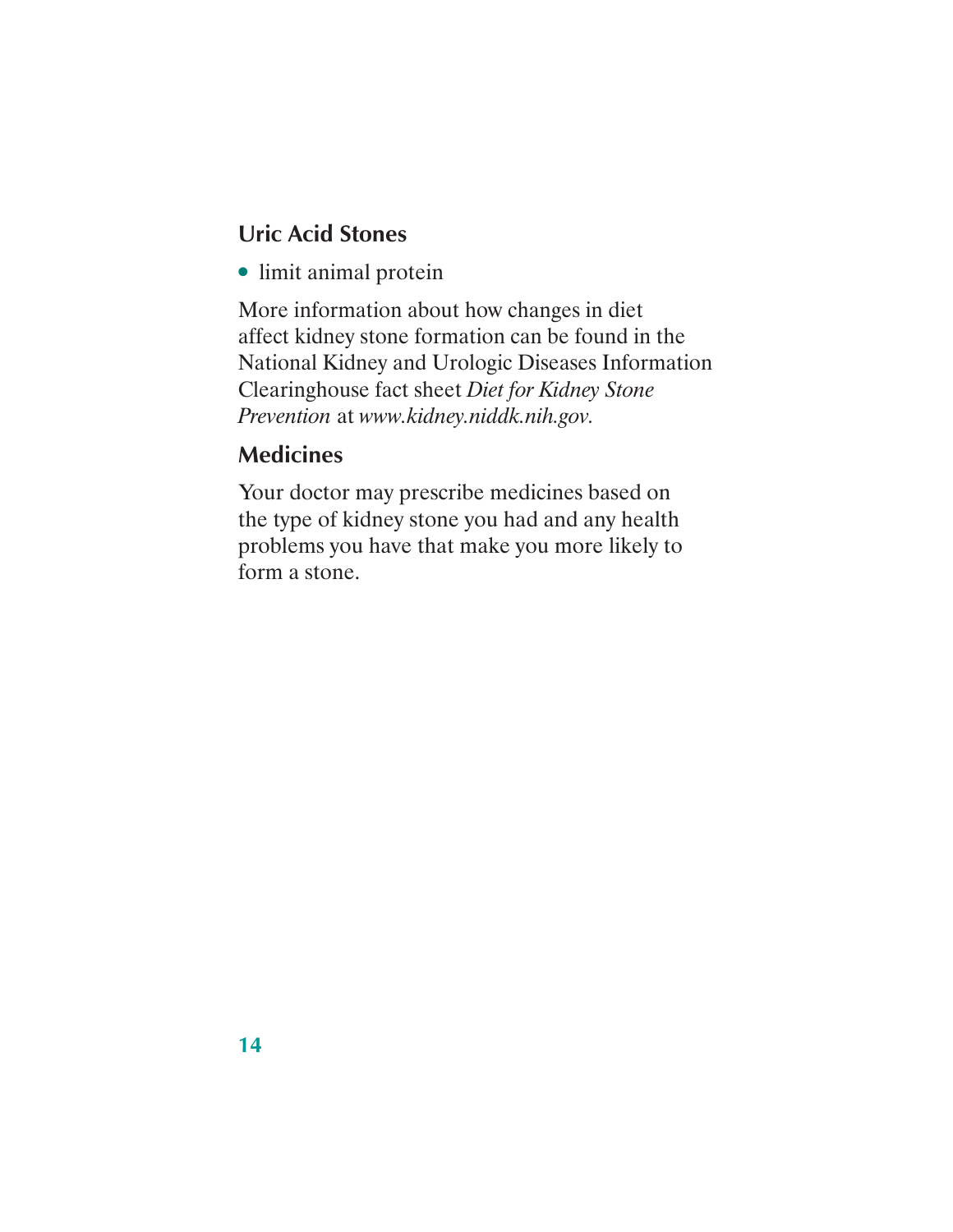### **Points to Remember**

● A kidney stone is a solid piece of material that forms in a kidney when there are high levels of certain substances in the urine. These substances are normally found in the urine and do not cause problems at lower levels.

- Kidney stones are caused by high levels of calcium, oxalate, and phosphorus in the urine.
- You may have a kidney stone if you
	- have pain while urinating
	- see blood in your urine
	- feel a sharp pain in your back or lower abdomen
- If you have a small stone that passes on its own easily, you may not have symptoms at all.
- To diagnose kidney stones, your doctor will do a physical exam and ask about your medical history. The doctor may perform urine, blood, and imaging tests to complete the diagnosis.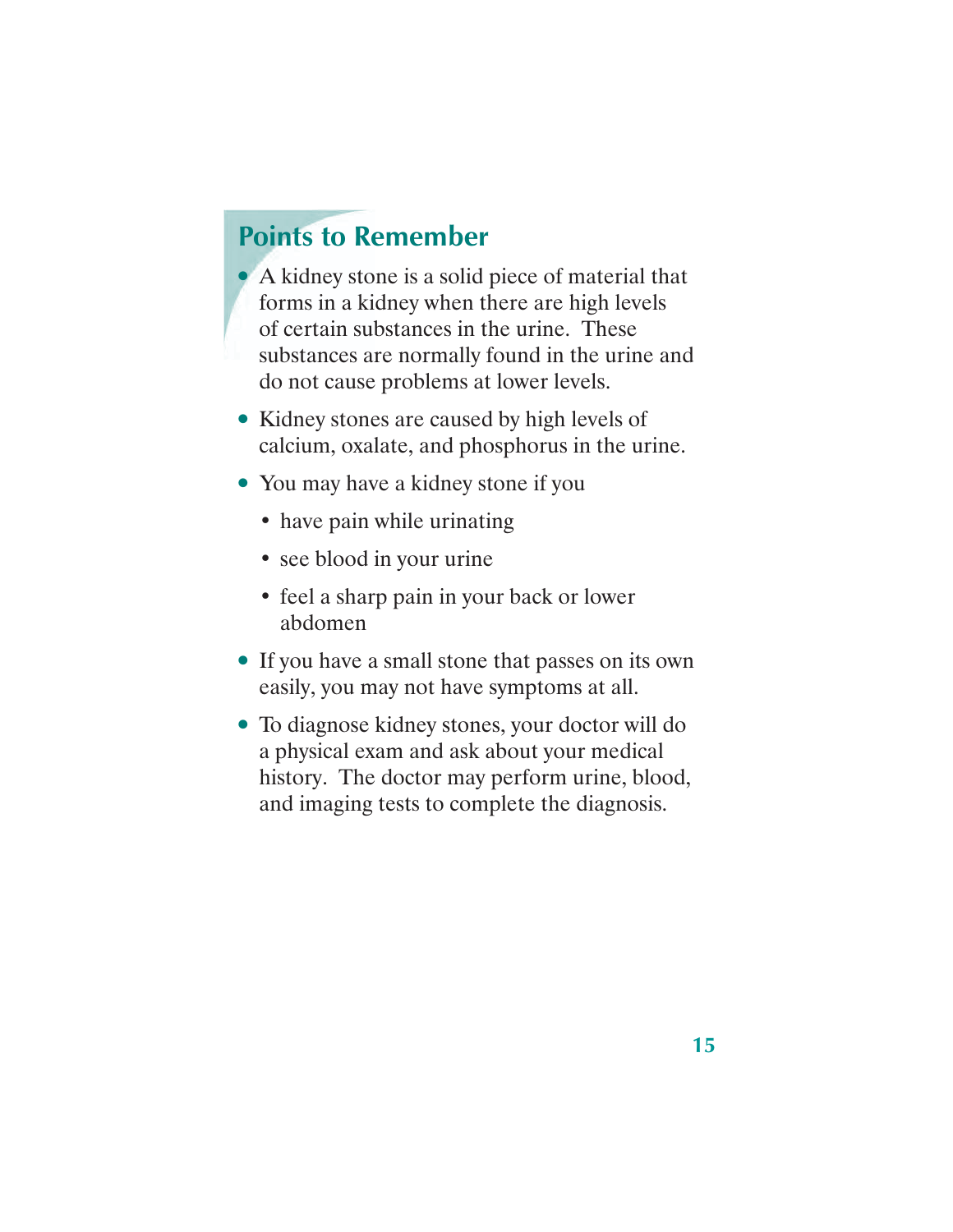- The treatment for kidney stones usually depends on their size and what they are made of. You may need pain medicine. You should also drink lots of fluids. If you have a large kidney stone or your urinary tract is blocked, the urologist can remove the stone or break it into small pieces with shock wave lithotripsy, ureteroscopy, or percutaneous nephrolithotomy.
- To prevent kidney stones, you need to know what caused your kidney stone.
- Once you know what type of kidney stone you had, you can make changes in your eating, diet, and nutrition and take medicines to prevent future kidney stones.

## **Hope through Research**

The National Institute of Diabetes and Digestive and Kidney Diseases (NIDDK) funds research on the causes, treatments, and prevention of kidney stones. The International Registry for Hereditary Kidney Stone Diseases, funded under National Institutes of Health (NIH) clinical trial number NCT00588562, collects medical information from a large number of patients with kidney stones to create a registry that will help researchers compare similarities and differences in patients and their symptoms.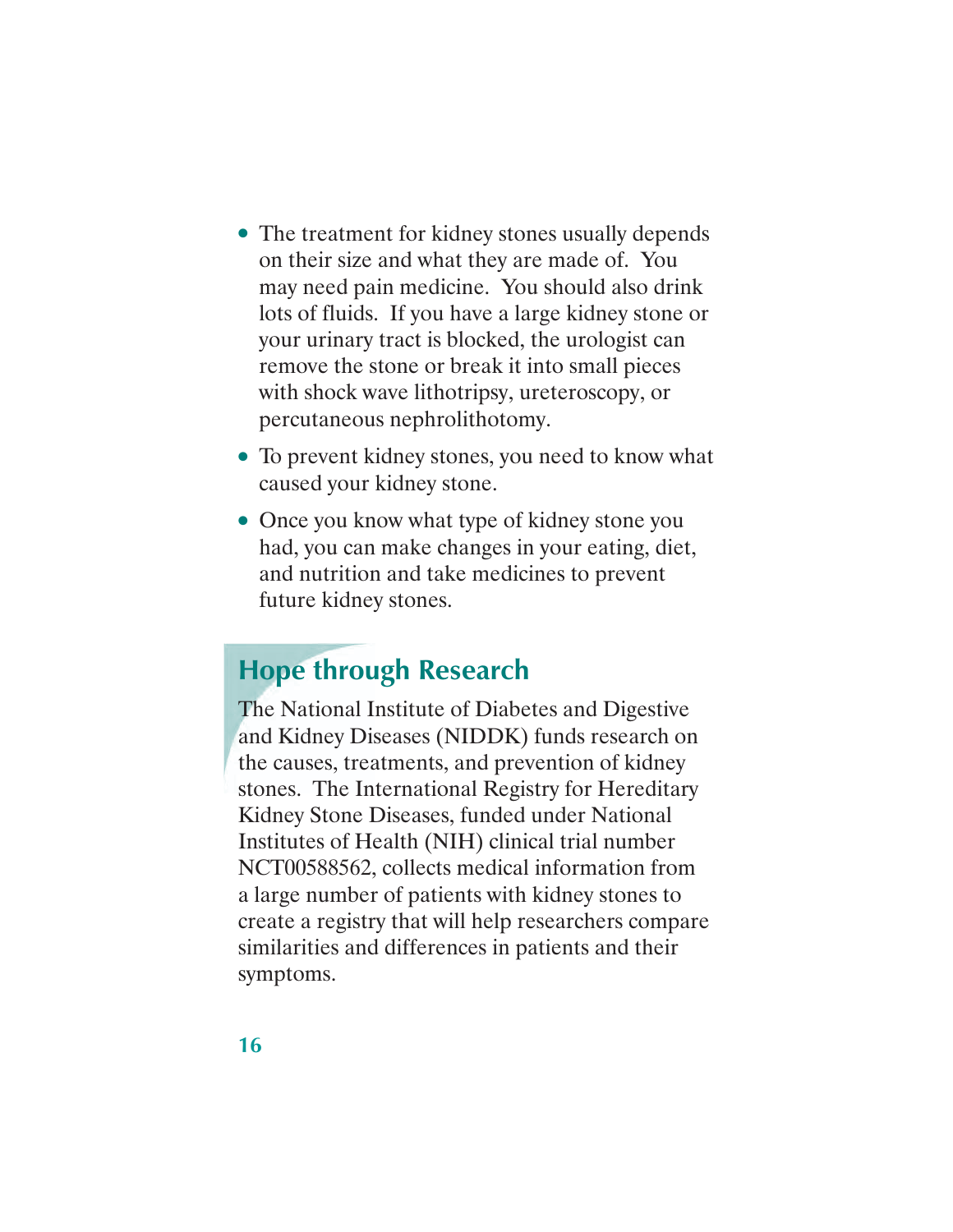The Study of the Biological and Physical Manifestations of Spontaneous Uric Acid Kidney Stone Disease, funded under NIH clinical trial number NCT00904046, aims to determine how much fat accumulates within cells and how it affects the kidneys by correlating kidney fat content with urine test results. A second aim is to evaluate the effect of the medicine thiazolidinedione on excess fatty acid accumulation in kidney tissue and its correlation with uric acid stone formation.

Tamsulosin for Urolithiasis in the Emergency Department, funded under NIH clinical trial number NCT00382265, studies the effectiveness and safety of tamsulosin in treatment of kidney stones. Other areas of focus include reduction in time to pain-free recovery, decrease in narcotic medicine for pain, less need for follow-up, decrease in the need for surgery, and cost savings.

Clinical trials are research studies involving people. Clinical trials look at safe and effective new ways to prevent, detect, or treat disease. Researchers also use clinical trials to look at other aspects of care, such as improving the quality of life for people with chronic illnesses. To learn more about clinical trials, why they matter, and how to participate, visit the NIH Clinical Research Trials and You website at *www.nih.gov/health/clinicaltrials.* For information about current studies, visit *www.ClinicalTrials.gov.*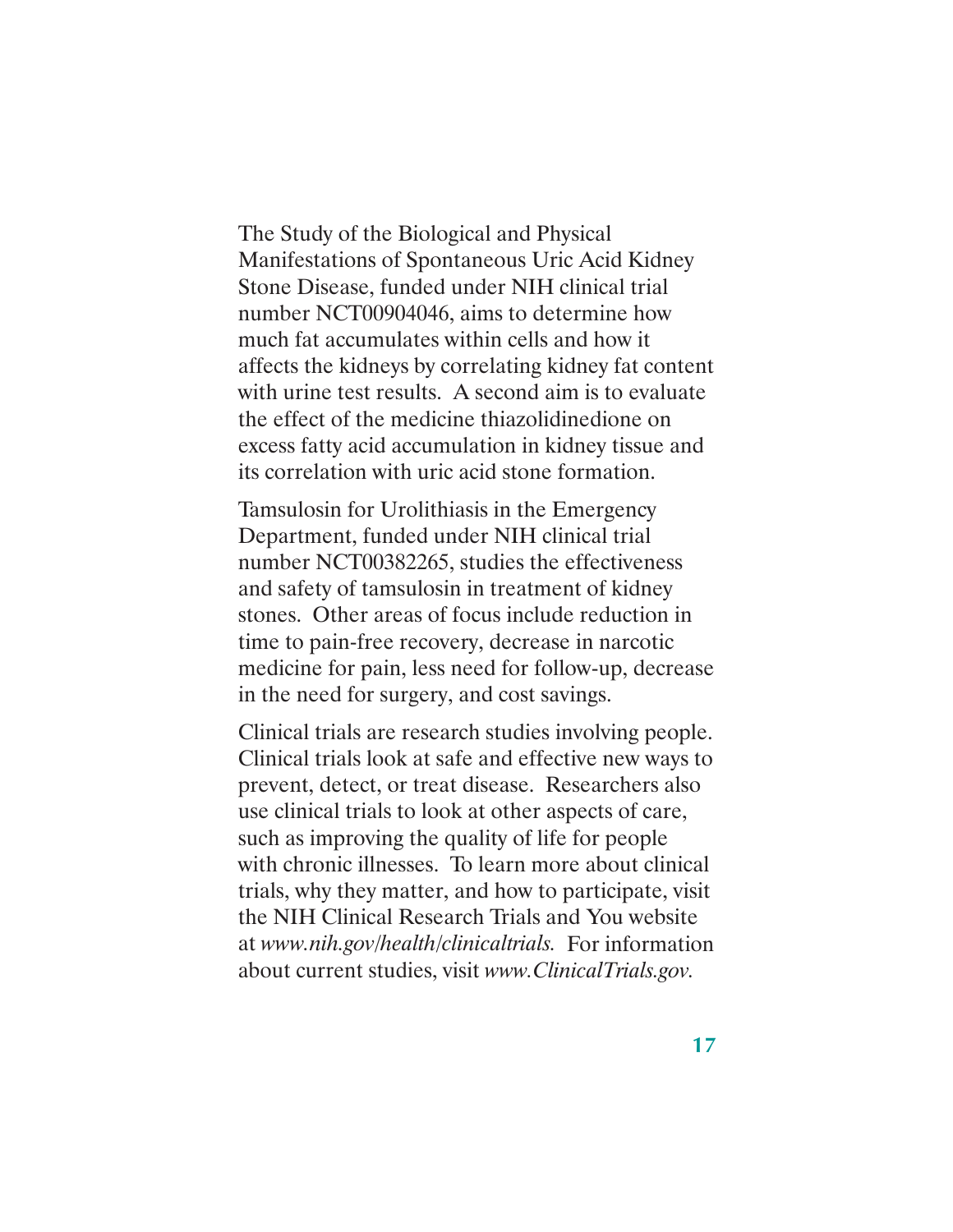# **Pronunciation Guide**

**abdomen** (AB-doh-men) **bladder** (BLAD-ur) **cystine** (SISS-teen) **kidney** (KID-nee) **nausea** (NAW-zee-uh) **oxalate** (OK-suh-layt) **percutaneous nephrolithotomy**  (PUR-kyoo-TAY-nee-uhss) (NEF-roh-lih-THOTuh-mee) **phosphorus** (FOSS-for-uhss) **shock wave lithotripsy** (shok) (wayv) (LITH-oh-TRIP-see) **struvite** (STROO-vyt) **ureteroscopy** (yoo-REE-tur-OSS-kuh-pee) **ureters** (YOOR-uh-turz) **urethra** (yoo-REE-thruh) **urinary tract** (YOOR-ih-NAIR-ee) (trakt) **urination** (YOOR-ih-nay-shuhn) **urologist** (yoo-ROL-uh-jist) **vomiting** (VOM-it-ing)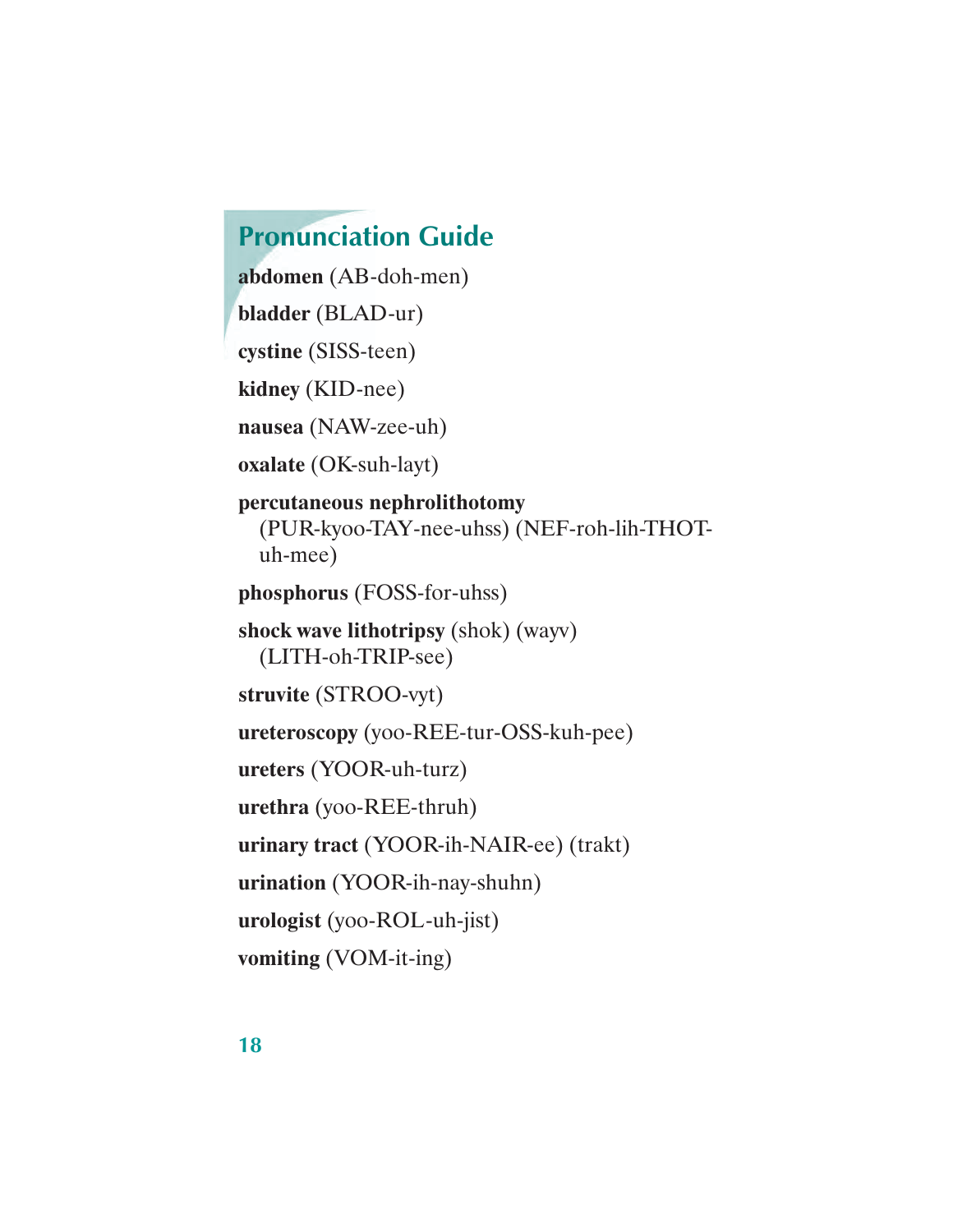### **For More Information**

#### **National Kidney Foundation**

30 East 33rd Street New York, NY 10016 Phone: 1–800–622–9010 or 212–889–2210 Fax: 212–689–9261 Internet: www.kidney.org

#### **Oxalosis and Hyperoxaluria Foundation**

201 East 19th Street, Suite 12E New York, NY 10003 Phone: 1–800–OHF–8699 (1–800–643–8699) or 212–777–0470 Fax: 212–777–0471 Email: kimh@ohf.org Internet: www.ohf.org

#### **Urology Care Foundation**

1000 Corporate Boulevard Linthicum, MD 21090 Phone: 1–800–828–7866 or 410–689–3700 Fax: 410–689–3998 Email: info@urologycarefoundation.org Internet: www.UrologyHealth.org